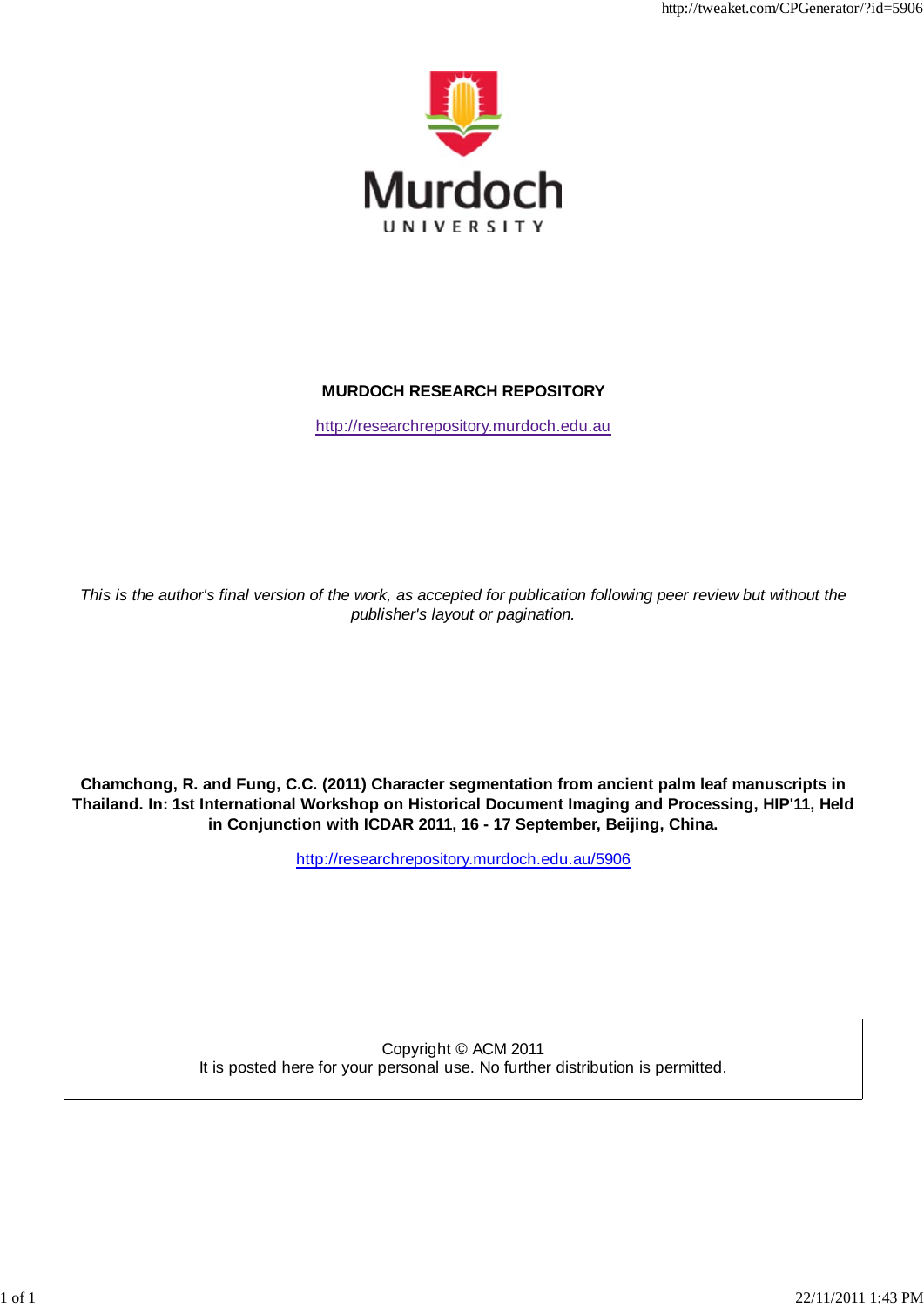# **Character Segmentation from Ancient Palm Leaf Manuscripts in Thailand**

Rapeeporn Chamchong School of Information Technology Murdoch University South Street, Murdoch, Western Australia

rapeeporn.c@gmail.com

# **ABSTRACT**

This paper presents a character segmentation system from ancient palm leaf manuscripts written in ancient Thai language. This aims to develop an automated system for the digitization and processing of ancient manuscripts. In this paper, the preprocessing stage of noise reduction is carried out. An optimal binarization is selected in order to reduce the unrelated noise and background information on the document. The proposed approach can improve the readability of the documents and enable selection of the optimal binarization technique. Text line segmentation is then applied to partial projection profiles, and the characters are separated by using the contour tracing algorithm and a trace of background skeleton. The experiment results have shown that this proposed system can be used to support subsequent steps such as automatic recognition of characters from Thai ancient palm leaf.

# **Categories and Subject Descriptors**

I.4.6 [**Image Processing and Computer Vision**]: Segmentation – *Pixel classification*. I.7.5 [**Document and Text Processing**]: Document Capture—*Document analysis*;

#### **General Terms**

Algorithms, Experimentation

## **Keywords**

Binarization, Image Segmentation, Text Segmentation, Character Segmentation, Document Image Analysis.

## **1. INTRODUCTION**

Palm leaf manuscripts are collections of ancient documents in Thailand having great cultural value and containing invaluable knowledge about the history, culture, and local wisdom of Thai civilization. All these manuscripts have been used to record information in the past and they were mostly written by hand. These manuscripts are a heritage from past civilization passed down through many generations. There exists a huge collection of these manuscripts in libraries, museums and institutes in Thailand such as the National Library of Thailand [1], and Mahasarakham University [2]. These documents are deteriorating due to age and lack of preservation facilities at the place of collection.

Currently, computer technology has been used to record a large amount these documents in multimedia formats for future analysis and storage. Although current systems can store all these images, there is not yet available any specific system that is capable to retrieve relevant information efficiently and to extract knowledge from them. It is therefore a key objective of this project to develop an efficient image processing system that could be used

Chun Che Fung School of Information Technology Murdoch University South Street, Murdoch, Western Australia l.fung@murdoch.edu.au

to retrieve knowledge and information from the historical palm leaf documents in Thailand.

Palm leaf documents are different from other documents that were printed or produced by modern technology. Information on these physical media is harder to extract because formatting structure of documents are looser. In addition, these documents are of poor quality, due to their fragility and deterioration over age. The various problems are due to issues such as holes and spots on the media, blurriness, smearing, dirt and discoloration. These factors lead to poor contrast, and ghosting noise due to seeping ink from the other side of the manuscripts between the foreground text and the background. In addition, characters were handwritten in narrow spaced lines with overlapping and touching components. Moreover, characters have unusual, varying shapes, and different styles, which depend on the writer. Thai language by itself also imposes additional challenges due to lack of separation between words and the high number of consonants, vowels and tonal indicators, Digital image processing techniques are therefore necessary to improve the readability of the manuscripts.

In this paper, a proposal for the character segmentation from ancient palm leaf manuscripts is reported. These ancient manuscripts have been collected from projects reported in [1]. In the next section, a background of the study and related work are described. This is followed by section 3 in which image enhancement is presented. Then, section 4 describes the binarization and the optimal selection of binarization techniques by machine learning. Section 5 explains the process of text line and character segmentation. Experimental results and discussion are then shown in Section 6, and a conclusion and future work on future research are given in the last section.

## **2. BACKGROUND AND RELATED WORK**

Prior to the stage of information extraction, characters or text on the images have to be recognized. There are four steps which need to be completed prior to the task of character recognition or extraction. The process of preprocessing system for information extraction [3] is given as follows

1. *Image acquisition:* acquire the scanned image in color format (RGB) then convert the RGB image to gray-scale image.

2. *Image enhancement:* remove noise and enhance the image. There are two categories of filtering technique. One is *linear filtering* such as low pass filter, enhancement filter, discrete Laplacian edge detector etc. Another is the *non-linear filtering* which includes median filter, morphological filtering, and others. Average filtering and Gaussian filtering are conventional methods of image enhancement [3].

3. *Binarization:* eliminate background and extract text. This is an essential part of the preprocessing step in image processing,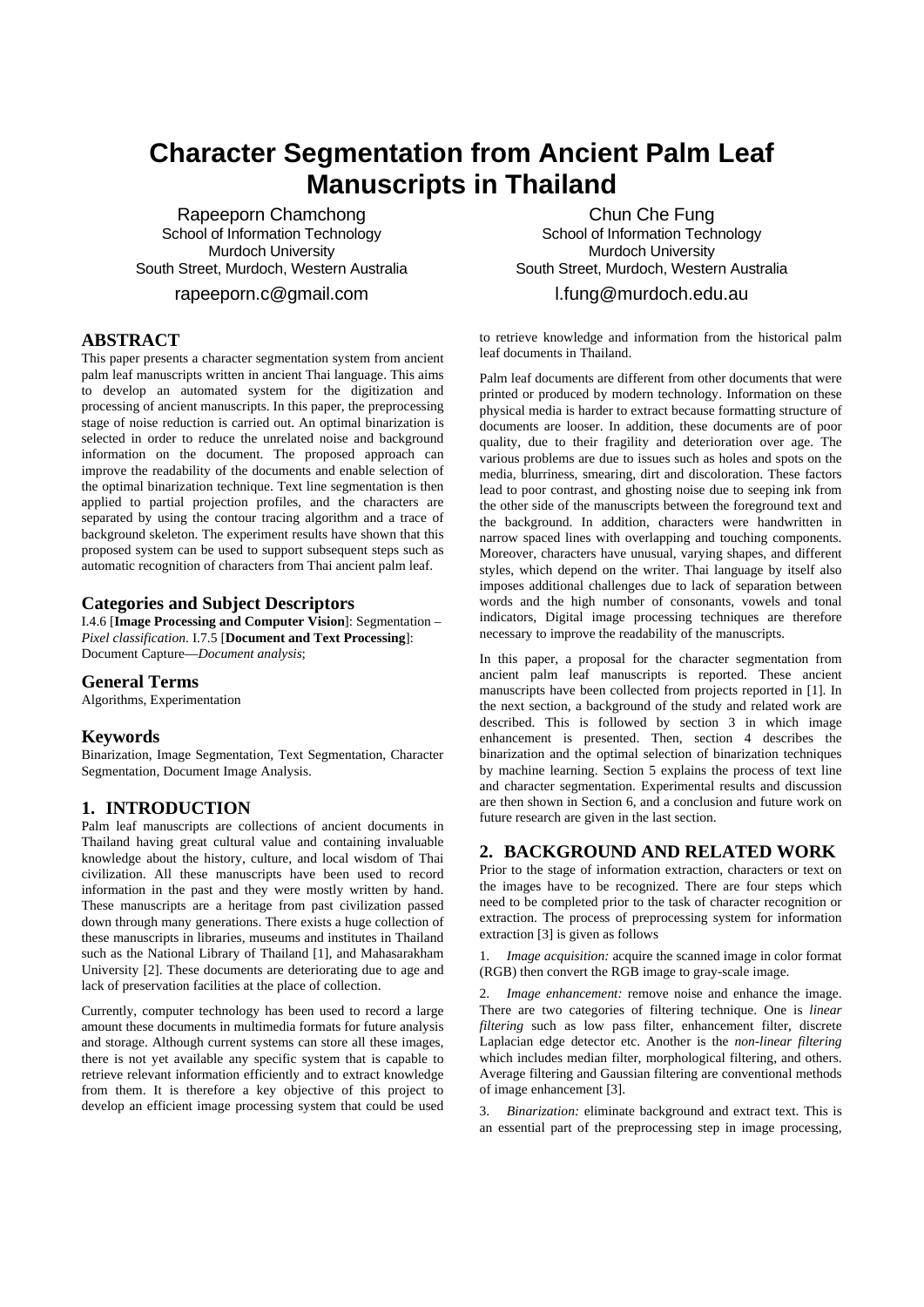which is crucial to remove unrelated information, noise and background on the documents. If these steps are ineffective, the original characters from the image may be unrecognizable or more noise may be added. Therefore, these techniques are essential to improve the readability of the documents and the overall performance of the process. However, there are several available techniques and it is difficult to select the optimal algorithm and its associated parameters.

Binarization techniques can be separated into two main methods, they are *global* thresholding (such as Otsu, and Kapur [4]) and *local adaptive* thresholding techniques (such as Niblack [5], and Bernsen [6]).

Although there exist several binarization techniques, researchers (Trier and Taxt [7], Trier and Jain [6], and Leedham and et al.[8]) have proved that there is no single binarization technique that can be applied effectively to all kinds of digital documents. However, Trier and Taxt found Niblack's and Bernsen's methods have shown to have good performance in the binarization process. In the study, the global thresholding technique based on Otsu's method has demonstrated good performance with simple documents and bimodal histogram, while the performance may vary with different data sets.

4. *Text line and character segmentation:* separate text line and individual character. From past research, the process of character segmentation consists of three steps. Text line segmentation is the first. This is followed by word segmentation and then character segmentation. In ancient Thai writing system, there is no space to separate word like the English language, so character segmentation has to be done after text line segmentation. As a matter of fact, character segmentation could also be done without text line separation. However, in the optical character recognition process, flow of text component (character or alphabet) cannot be read unless they are in sequence. Consequently, line segmentation is used to form a horizontal script.

In the survey by Likforman-Sulem and et al.[9], text line segmentation of historical documents is separated into six categories, they are: projection-based, smearing, grouping, Hough-based, repulsive-attractive network and stochastic methods. They reported that piecewise projections which were proposed by Pal and Datta [10], and Zahour and et al.[11] are suitable for overlapping or touching lines, and another technique based on stochastic method [12] is also suitable for overlapping lines and more robust. Their summary stated that there is no single line segmentation technique that is suitable for all historical documents. The particular technique will depend on the characteristics of the writings such as script size, stroke width and average spacing

Character segmentation has been proposed many years ago. Casey and Leolinet [13] have reported a survey of the methods and strategies in character segmentation. The four strategies for segmentation are listed as the classical approach, recognitionbased segmentation, holistic approach, and hybrid methods. Many techniques have also been proposed for segmentation of touching characters.

From the literature, character segmentation of Roman, Arabic, Indian, Chinese and Japanese scripts have been published but there are only few research on Thai language. Among the papers concerning Thai handwritten segmentation, they used the classical approaches to segment character [14], [15], [16] and the demonstrations are based on controlling the writing styles of the

writers that is not practical. In addition, all those studies were based on modern Thai language and it is different from ancient Thai language.

Surinta and Chamchong [17] applied the recursive strip for line segmentation and connected component for character segmentation on Thai palm leaf manuscripts. They claimed their approach was able to segment their samples correctly at 71.81%. Their experiment found several components fell into wrong lines and several ancient Thai characters cannot be separated due to overlapped components and connected characters. While it was found that these techniques could be applicable, they however are not useful for practical documents.

In terms of document analysis, it is desirable to have embedded tools for searching of blocks, lines and words, and the inclusion of a dedicated handwriting recognition system. Interactive tools are generally offered for segmentation and recognition correction purposes. Several projects in the past are concerned with printed materials. However, solutions to tackle Thai handwritten text perfectly are yet to be developed. Furthermore, there is no OCR system, tool, or development currently widely available for the processing of ancient Thai handwriting and documents.

## **3. IMAGE ENHANCEMENT**

When a document is scanned and converted to gray scale image, noise may be generated and included in the image. Therefore, filtering techniques are used to reduce the noise and enhance data in image. In general, filtering techniques can be applied both before and after binarization. In this stage, filtering technique is applied before binarization by using linear smooth filter which is known as the *Gaussian filter* [3]. This filter can smooth data and enhance character. This filtering technique consisting of convolution between the gray-scale image,  $g(x, y)$  and a Gaussian mask filter is given as follows

$$
f(x, y) = \frac{1}{16} \begin{bmatrix} 1 & 2 & 1 \\ 2 & 4 & 2 \\ 1 & 2 & 1 \end{bmatrix} \otimes g(x, y)
$$
 (1)

The comparison of the binary images with and without Gaussian filtering is shown in Fig.1. Gaussian filtering technique can filter salt and pepper noise, and enhance the edge of the character as shown in the figure.



a) Gray-scale image



(b) Binary image without enhancement



(c) Binary image with enhancement by Gaussian filtering

**Figure 1. Binary image results illustrating no enhancement and enhancement by Gaussian filtering**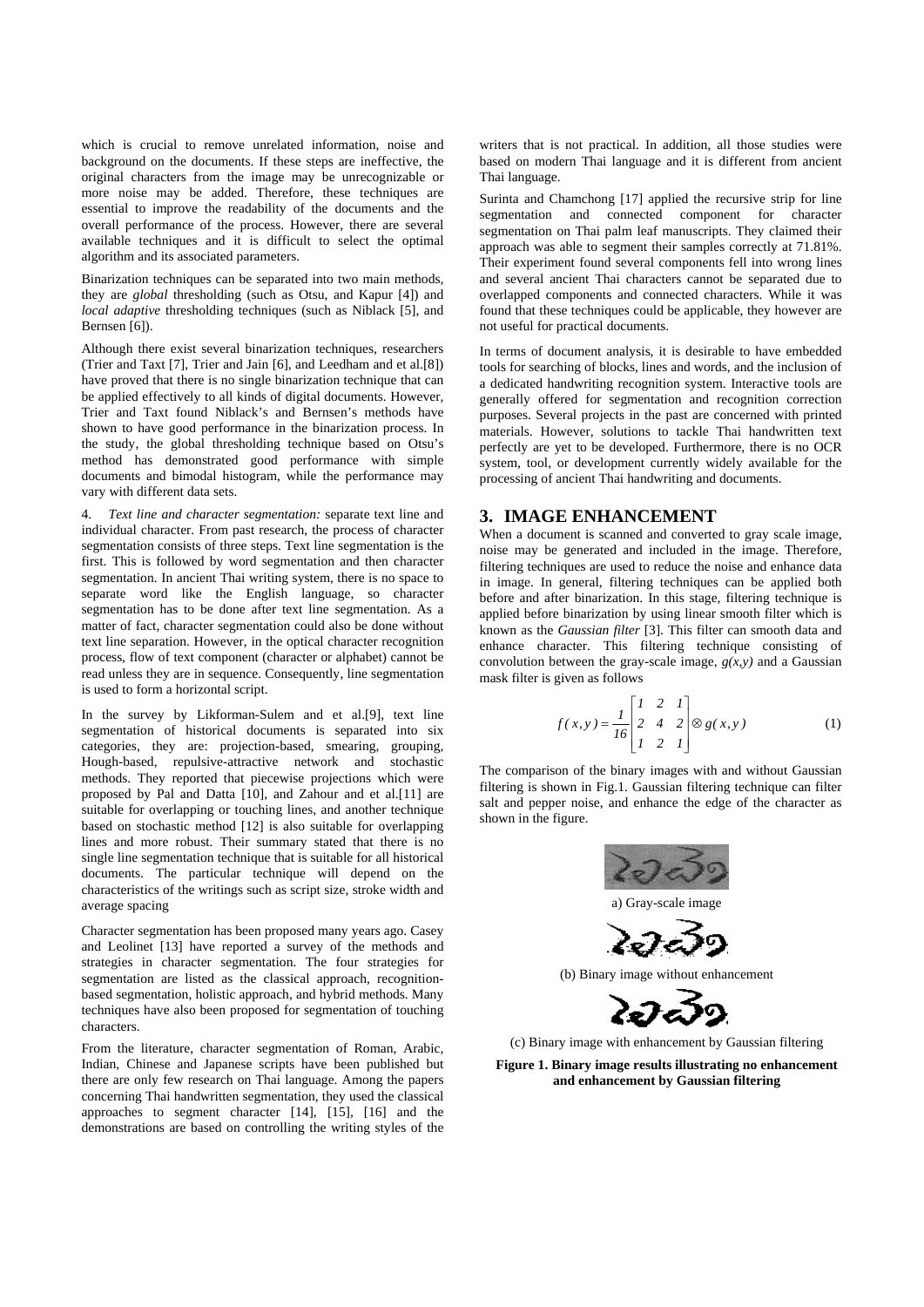# **4. BINARIZATION TECHNIQUES**

Binarization is the technique of converting a gray-scale image to a binary image by using threshold selection techniques to categorize the pixels of an image into either one of the two classes.

From the study, there is no single technique that is suitable for all types of document. An automated selection of binarization technique could be implemented in order to assist the process and improve the system performance. This aims at selecting the most appropriate algorithm by using machine-learning techniques which has been explained and evaluated in [18]. There are six candidates of binarization techniques in this work. This approach consists of three modules: clustering, feature extraction, and selection.

#### **4.1 Clustering Module**

This module is to cluster the binary images by using k-means algorithm [18]. The objective is to group the images of similar characteristics together. When an optimal algorithm is selected, it could be applied to the other images within the same cluster.

# **4.2 Feature Extraction Module**

Color histogram is the most commonly used feature for image characterization. It is found to be very effective. Beside, color moment, is used in this research in the forms of mean and standard deviation. They are used to convey the color distribution information. This forms a compact representation of the color feature used to characterize a particular color image.

# **4.3 Selection Module**

This module is the main component of the optimal selection. The prediction model is established by learning from the training data set. In this study, Backpropagation [18] is used with a hidden layer. There are 258 input nodes (256 bins of histogram, mean, and average values), 132 hidden nodes, and 6 output nodes (binarization algorithms).

After this stage, the optimal binarization algorithm is selected for the image and then the background is eliminated from the grayscale image by using the selected binarization algorithm. Consequently, text line and character will be separated from the binary image. This is explained in the next section.

# **5. TEXT LINE AND CHARACTER SEGMENTATION**

This study developed a system for extracting scripts from palm leaf manuscripts that have Thai-Noi and Tham alphabets of Ancient Thai language which are different from modern Thai language. To this date, there is no effective system for automatic separation of the characters in these scripts. To extract lines and characters from the manuscript, partial projection profile [10, 11] is initially applied for text line extraction. The text line is then used to define the sequence of characters. After text line separation, character segmentation is then applied by integrating the Contour Tracing algorithm and a trace of the background skeleton [19].

#### **5.1 Text Line segmentation**

If the text is separated without text line segmentation, the sequence of the characters cannot be defined. Consequently, text line segmentation is purposed to define the sequence of the characters.

To separate text lines, the partial projection method is applied by dividing the text images into vertical columns. The width of the column is defined as one character which is calculated by manual from the mean value of the width of the characters that can be separated as individual character from the 43 palm leaf manuscript images. The approach to separate the lines is as follows:

- Crop the border of the image in order to reduce unnecessary information.
- Divide the image into vertical columns by using the width of a character.
- Calculate the horizontal projection profile in each column.



**Figure 2. Sample of projections of a column** 



**Figure 3. Consonants with a vowel** 

- Find the minimal value of the histogram by applying horizontal projection for all columns as shown in Fig.2. This minimal value of histogram indicates the top and bottom lines. A bottom line is chosen as a base line. If the height of the character of each line is less than the average height character which is calculated from the mean value of character heights from the data set, this based line is deleted. However, there are some vowels appear above or below the characters and they were drawn as isolated components as shown in Fig.3. The positions of these vowels occupy certain distance from the characters. This significantly affects the separating line. To calculate this value, two distances are calculated as shown in Fig.4. The value of *d1* defines the distance between the bottom of the upper line and the top of the vowel. *d2* defines the distance between the bottom of the vowel and top of the lower line. If (*d1*>=*d2*) then this vowel belongs to the lower line. If (*d2*>*d1*) then this vowel belongs to the upper line.
- Calculate the average value of a number of lines (*avg\_num\_line*) from all columns and this value is used to be a key of the number of lines in each document. If the number of lines in each column is less than the *avg\_num\_line*, a base line is added from the same line of the closest right/left column which has a lower base line. This process starts from the right column to the left column. If the characters of two lines are connected,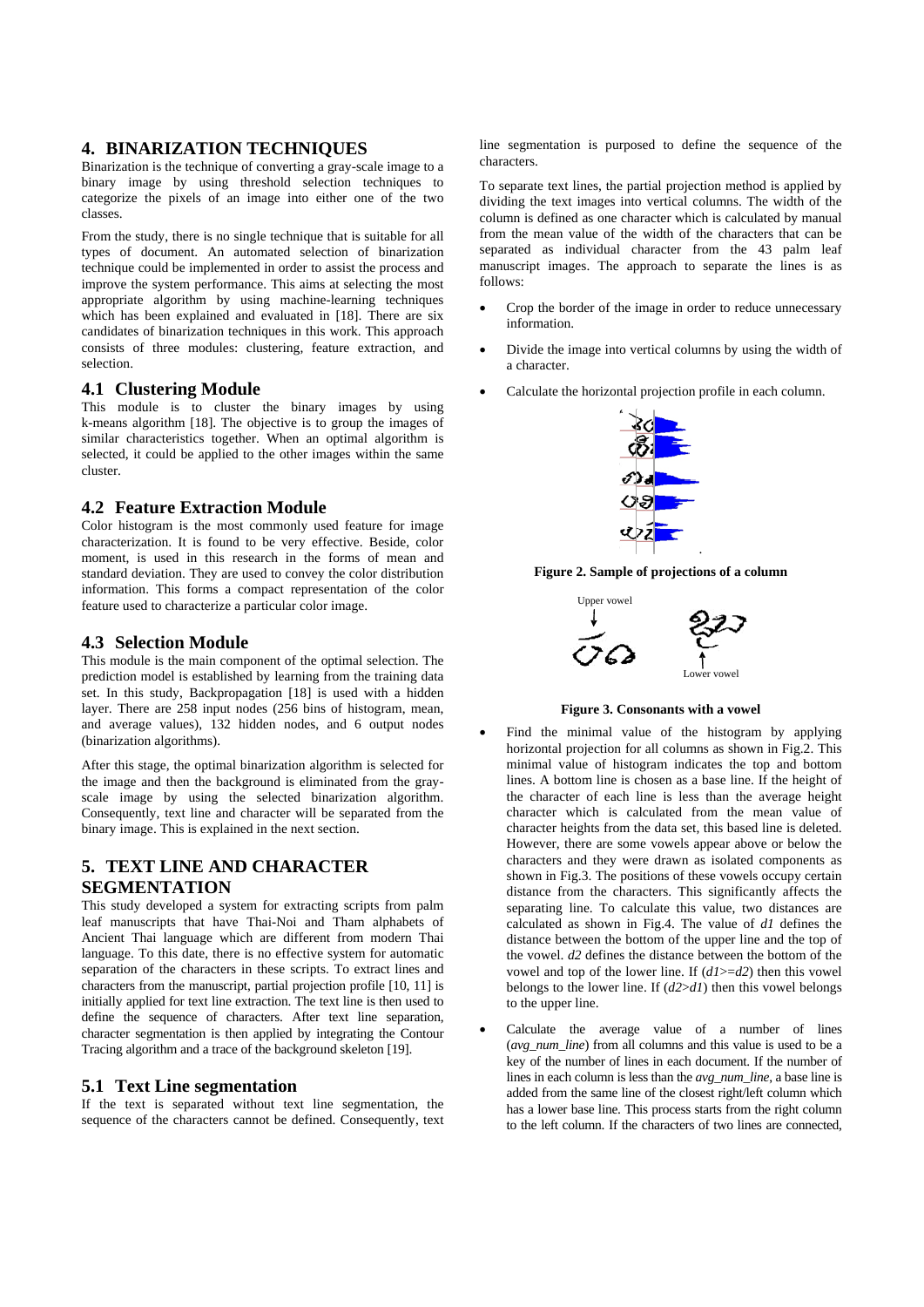

**Figure 4. Analysing the distance of the vowels** 

they can be separated by checking against the height of the characters. Touching consecutive lines can be separated into two lines by setting the based line position of the upper line as in Equation (2).

$$
line[i][jj] = line[k][jj] + \frac{|line[i][jj] - line[k][jj]}{2}
$$
 (2)

where  $j$  is the current line position,  $i$  is the current column and *k* is the left line position.

- Join horizontal line by linking the position of horizontal line from right to left.
- Draw the joined line and then separate each line.

#### **5.2 Character Segmentation**

After the text line is extracted, isolated character is then segmented. There are two steps involved. First, the contour tracing algorithm is processed. This method is suitable for extracting over segmented character images and slant writing styles. Subsequently, the mean and standard deviation width of all the segmented components in each manuscript are calculated ( $\mu$  and

 $\sigma$ ). The value is then used for the analysis of the width of the segmented components. If the width of the segmented component is more than the *criteria* value which is shown in Equation (3), it will be separated again by using a trace of the background skeleton.

$$
criteria = \mu + \frac{1}{2}\sigma \tag{3}
$$

#### *5.2.1 Contour Tracing Algorithm*

Contour tracing is a technique that is applied to digital images for extracting the boundary of an object. This proposed system applies one of the recent contour tracing algorithms to separate character by using the *Theo Pavlidis*'s algorithm [20]. It works with 4-connected patterns. The width of the segmented components from this process is checked. If it is more than the *criteria* value of the average width of the components, it will be processed in the next stage. This means there are some touching characters are not separated.

#### *5.2.2 Tracing of Background Skeleton*

This approach is applied to separate some touching components. To segment touching characters, background skeleton is processed by using the *Zhang-Suen* thinning algorithm [21]. Then, contour tracing algorithm is applied to extract the skeleton of the background. An example result after this process is shown in Fig.5.

After this process, the characters in each line will be sorted by checking the column position in order to determine the sequence of the characters. This research has implemented the previously



**Figure 5. An example result of tracing of background skeleton** 

described techniques and applied to practical data from ancient documents. The experimental results are presented in the next section.

# **6. EXPERIMENTAL RESULTS AND DISCUSSION**

In this experiment, palm leaf manuscript images were collected and scanned by the Palm Leaf Manuscript Preservation Project in the Northeastern Region of Thailand, conducted at Mahasarakham University [2]. The proposed system has been implemented with Visual C++ and OpenCV library. The resolution of the input images is 200x200 dpi in RGB format. The input images were converted to gray-scale images and then noise is reduced by using Gaussians filtering technique. Then the filtered image is transformed to binary image by automatically selecting the optimal binarisation algorithm. This experiment has been reported in [18]. After this, line and character segmentation were applied. In this study, 43 binary images were considered for text line segmentation and 10 images from text line segmentation were investigated for character segmentation.

Example results of this system are shown in Fig.6. In the experiment, 195 text lines were considered from 43 palm leaf manuscripts. To check whether a text line is segmented correctly, a boundary is drawn between two lines as shown in Fig.6(b). The result of line extraction is measured by following the rules in [10]. Experimental results of the experiment are given in Table 1. The experiment shows that 114 lines of all lines (58.46%) were segmented correctly. 57 lines of all the lines (29.23%) have one component out of the correct lines. For the lines with 2 components out of the correct lines, the number is 10 (5.13%). The rest are more than two out of the correct lines.

The above technique can be used to separate some touching characters from consecutive lines. However, errors can be due to prolonged characters in each column and being adjacent between two consecutive columns. This has affected a few of the characters in the document.

The performance of the character segmentation processes are shown in Table 2. The data set consists of 2702 characters from ten palm leaf manuscripts. The correct character segmentation rate by using the contour tracing algorithm was 81.24% while the correct character segmentation after tracing background skeleton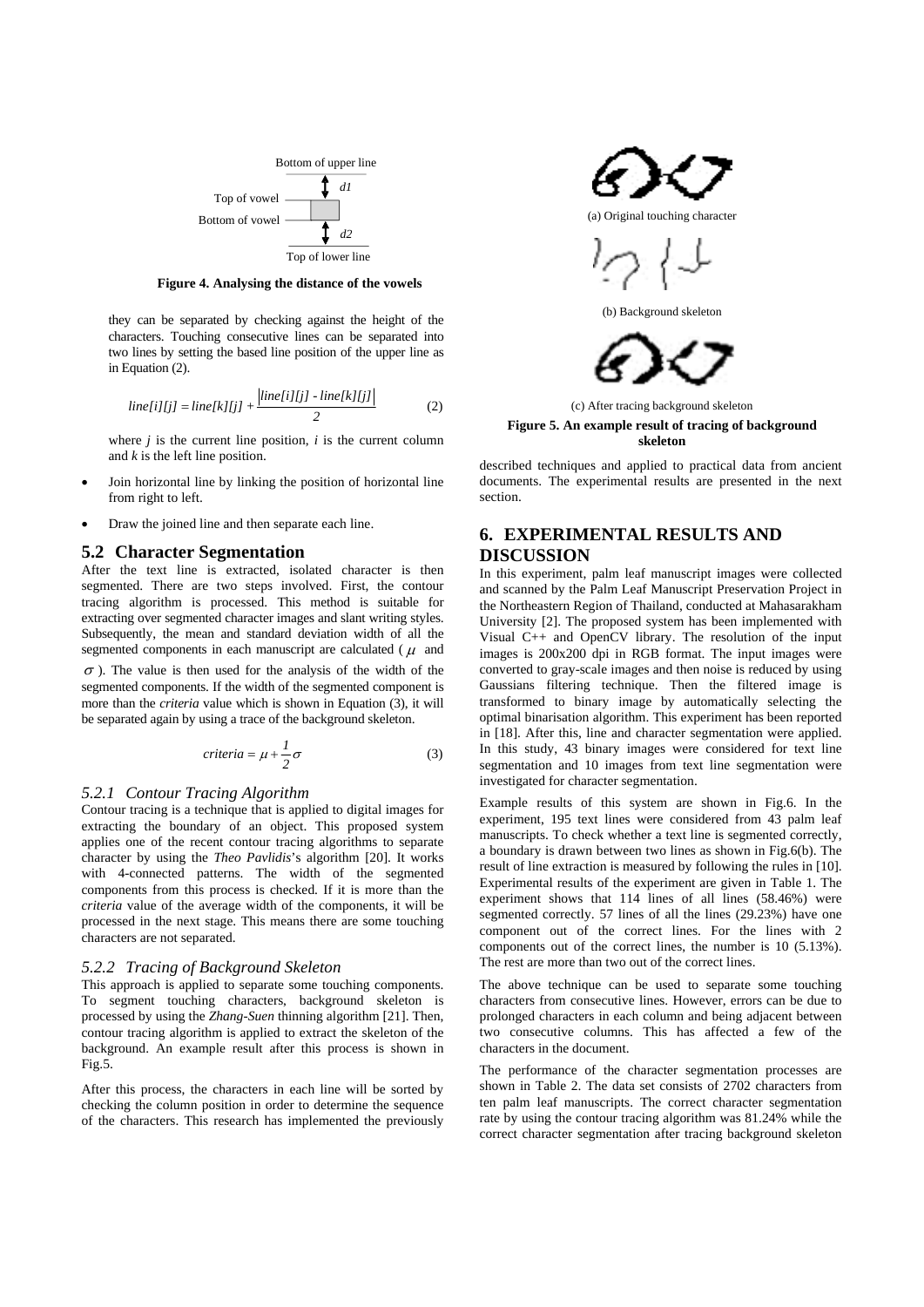was 82.57%. This demonstrates the tracing background skeleton can improve the performance of character segmentation. A main problem of segmentation is the touching characters. The techniques applied in this system have separated most characters correctly but in some cases, some touching characters are difficult to separate due to the writing style and smearing from ink. Moreover, some of binary images are unclear and they have a major effect on the accuracy of text line and character segmentation.

#### **7. Conclusion and Future work**

This research has applied image processing and intelligent approaches for isolating characters from practical ancient palm leaf manuscripts. This system can be applied as a preliminary stage of a fully automated system in the future. However, there are some problems caused by touching characters, dis-segmenting characters, noise surrounded characters, and incorrect line separation. For performance evaluations of character segmentation, such as using existing OCR system, this cannot be done as there is no present OCR system supporting the recognition of ancient Thai language. This is a challenge for Thai researchers to develop automated system for the recognition of ancient Thai language. Another challenge is to develop a Content Based Image Retrieval (CBIR) System for Thai manuscripts written in Thai language. Future development will aim at enhancing the performance of the proposed system. More data sets will be used to test the prototype in order to verify the fully automated knowledge and information extraction system for ancient Thai manuscripts. Furthermore, a framework of optimal selection of binarization techniques will have to be adopted and character segmentation has to be improved by considering the touching characters.

| Number of<br>components<br>out of the<br>correct line | Number of<br>lines<br>correct | Percentage<br>of lines<br>correct | Percentage of<br>components<br>segmented within<br>the correct line |  |
|-------------------------------------------------------|-------------------------------|-----------------------------------|---------------------------------------------------------------------|--|
|                                                       | 114                           | 58.46%                            | 100%                                                                |  |
|                                                       | 57                            | 29.23%                            | 98.00-99.99%                                                        |  |
| 2                                                     | 10                            | 5.13%                             | 96.00-97.99%                                                        |  |
| 3                                                     | 11                            | 5.64%                             | 94.00-95.99%                                                        |  |
|                                                       |                               | 1.54%                             | $\leq$ 93.99%                                                       |  |

**Table 1. Results from Text Line segmentation** 

# **8. ACKNOWLEDGMENTS**

The authors wish to express their thanks and appreciation to members of the Preservation of Palm Leaf Manuscripts Project, Mahasarakham University, Thailand for their support and providing images from their database.

#### **9. REFERENCES**

- [1] Ancient Languages. National Library of Thailand. Microfilm of palm leaf manuscripts with Thai alphabet.
- [2] Palm Leaf Manuscripts in Northeastern Thailand: http://www.bl.msu.ac.th/2553/english\_bl.htm
- [3] Cheriet, M., Kharma, N., Liu, C.-L. and Suen, C. Y. Character recognition systems : a guide for students and practioners. John Wiley & Sons, Inc., New Jersey, 2007.
- [4] Kapur, J. N., Sahoo, P. K. and Wong, A. K. C. A new method for gray-level picture thresholding using the entropy of the histogram. Graph. Models Image Process, 29(1985), 273-285.
- [5] Niblack, W. An introduction to digital image processing. Prentice Hall, 1986.
- [6] Trier, O. D. and Jain, A. K. Goal-directed evaluation of binarization methods. IEEE Trans. Pattern Analysis and Machine Intelligence, 17, 12 (December 12 1995), 1191- 1201.
- [7] Trier, O. D. and Taxt, T. Evaluation of binarization methods for document images. IEEE Trans. on Pattern Analysis and Machine Intelligence, , 17, 3 (1995), 312-315.
- [8] Leedham, G., Chen, Y., Takru, K., Joie Hadi Nata, T. and Li, M. Comparison of some thresholding algorithms for text/background segmentation in difficult document images. 2003.
- [9] Likforman-Sulem, L., Zahour, A. and Taconet, B. Text line segmentation of historical documents: a survey. International Journal Document Analysis and Recognition 9, 2 (April 2007), 123 - 138.
- [10] Pal, U. and Datta, S. Segmentation of Bangla unconstrained handwritten text. 2003.
- [11] Zahour, A., Taconet, B., Mercy, P. and Ramdane, S. Arabic hand-written text-line extraction. 2001.
- [12] Tseng, Y. H. and Lee, H. J. Recognition-based handwritten Chinese character segmentation using a probabilistic Viterbi algorithm. Pattern Recognition Letters, 20, 8 (1999), 791- 806.
- [13] Casey, R. G. and Lecolinet, E. A Survey of Methods and Strategies in Character Segmentation. IEEE Transactions on Pattern Analysis and Machine Intelligence, 18, No.7(Jul. 1996 1996), 690-706.
- [14] Arunrungrusmi, S. and Chamnongthai, K. Adaptive blocks for skeleton segmentation in handwritten Thai character. 2000.
- [15] Chatwiriya, W., Klinkhachorn, P. and Lass, N. Thai handwriting legal amounts recognition. 2003.
- [16] Lohakan, M., Airphaiboon, S. and Sangworasil, M. Singlecharacter segmentation for handprinted Thai word. 1999.
- [17] Surinta, O. and Chamchong, R. Image segmentation of historical handwriting from palm leaf manuscripts. Springer, 2008.
- [18] Chamchong, R. and Fung, C. C. Optimal selection of binarization techniques for the processing of ancient palm leaf manuscripts. 2010.
- [19] Shuyan, Z., Zheru, C., Pengfei, S. and Qing, W. Handwritten Chinese character segmentation using a two-stage approach. 2001.
- [20] Pavlidis, T. Algorithms for Graphics and Image Processing. Computer Science Press, Rockville, , Maryland, 1982.
- [21] Zhang, T. Y. and Suen, C. Y. A fast parallel algorithm for thinning digital patterns. Commun. ACM, 27, 3 (1984), 236- 239.